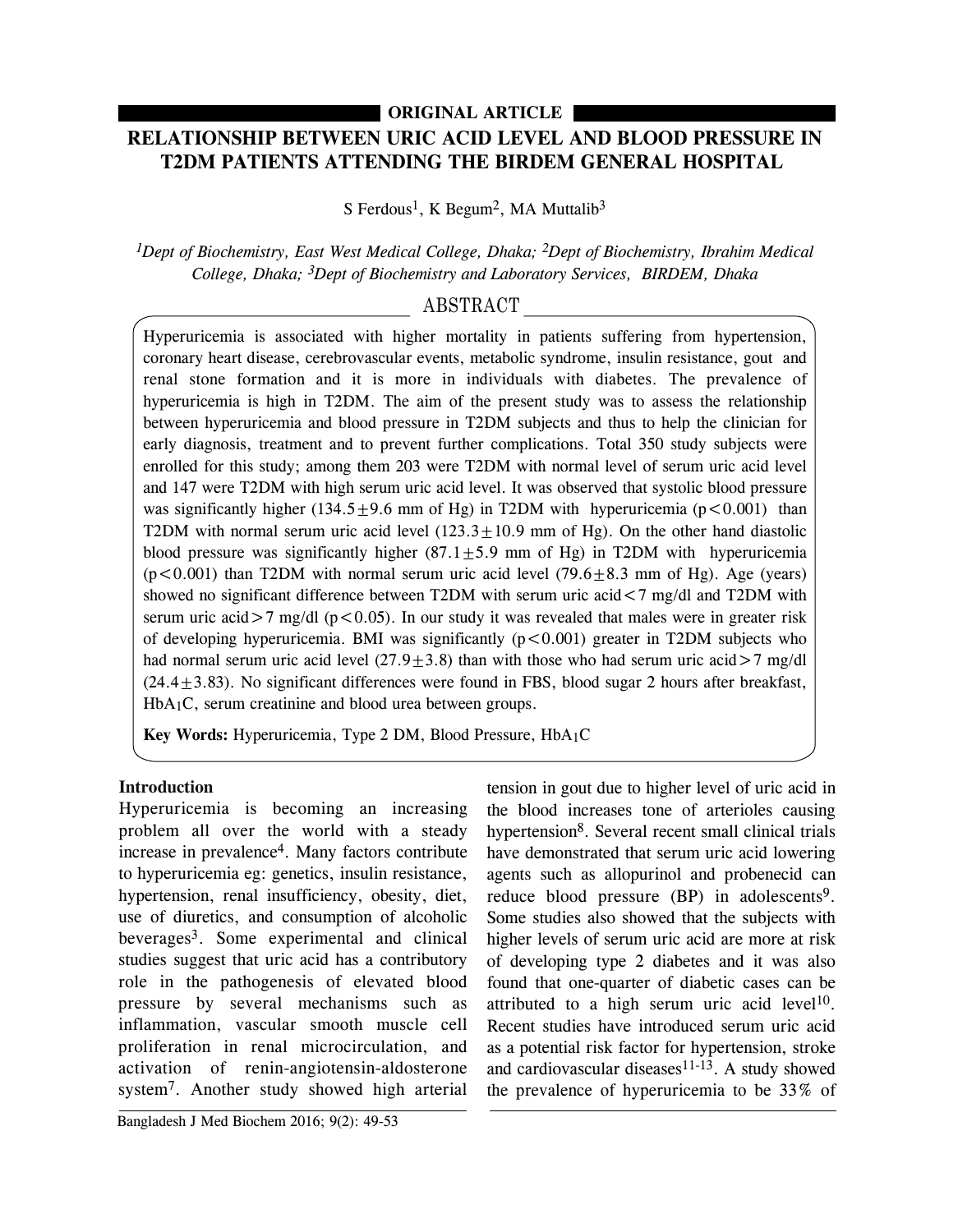50 Bangladesh J Med Biochem 2016; 9(2) S Ferdous, K Begum, MA Muttalib et al

total population and 49.5% people with hyperuricemia also had hypertension<sup>14</sup>. The importance of this finding is even clearer when it was observed that lowering serum uric acid in subjects in the highest quartile may decrease the incidence of diabetes by  $24\%^{15}$ . The number of adults with hypertension is predicted to increase by 60% to a total of 1.56 billion by 2025. Hypertension affects approximately 70% of patients with diabetes and is approximately twice as common in persons with diabetes as in those without  $DM<sup>16</sup>$ . Our aim of study is to find out the relationship between serum uric acid and BP among T2DM patients attending in the BIRDEM General Hospital.

#### **Materials and Methods**

This cross sectional study was carried out during the period of July 2015 to June 2016 in the Biochemistry Department of BIRDEM General Hospital. The study was approved by Ethical Review Committee of Diabetic Association of Bangladesh. A total of 350 patients attending the out-patient department of BIRDEM General Hospital were enrolled and all patients gave informed written consent prior to entry in the study. Subjects having any acute and chronic diseases or on any antihypertensive medication, insulin and uric acid lowering medication were excluded from the study. Study subjects were divided into two groups, Group-I: T2DM with serum uric acid level  $\leq 7$  mg/dl and Group-II: T2DM with serum uric acid level > 7 mg/dl. Among 350 study subjects, 203 were T2DM with normal level of serum uric acid and 147 were T2DM with high serum uric acid level. The detail history about age, sex, occupation, educational history, marital status, family history and drug history were taken from the subjects. Height (in cm), weight (in kg) were measured and BMI (kg/m2) was calculated. Blood pressure was measured on the right arm by sphygmomanometer after taking 10 minutes rest in a sitting position. Average of the two measurements at 10 minutes interval was taken. Participants were called

hypertensive who had systolic blood pressure  $\ge 140$ mm of Hg and diastolic blood pressure  $\ge 90$  mm of Hg17. Biochemical parameters including fasting blood glucose (FBS), glucose 2 hours after breakfast (2HABF), HbA1C, serum uric acid (S.UA), serum creatinine (S.Cr) and blood urea were estimated. Plasma glucose level were estimated by means of glucose hexokinase method and HbA1C by high performance liquid chromatography (HPLC) method, blood urea by enzymatic method, serum creatinine by Jaffe's reaction and serum uric acid were estimated by enzymatic method. At first blood sample was collected from study subjects after an overnight fasting of 10 hours to estimate fasting blood glucose,  $HbA_1C$ , serum creatinine, serum uric acid and blood urea. A second sample was taken 2 hours after breakfast. The serum was seperated after centrifugation at 3000 rpm for 5 minutes and was collected in eppendorf tube, labeled properly and stored in refrigerator at 2-8°C. All biochemical measurements were carried out on the same day at the Biochemistry laboratory of BIRDEM General Hospital.

## **Results**

Table-I showed the comparison of clinical characteristics of the subjects between groups. In this table we observed that age (years) showed no significant difference between T2DM with serum uric acid  $\lt 7$  mg/dl and T2DM with serum uric acid $>7$  mg/dl (p=0.005). This table also showed that mean $\pm$ SD of BMI was 27.9 $\pm$ 3.8 in group-I and  $24.4 \pm 3.83$  in group-II. BMI was significantly greater in T2DM subjects who had normal serum uric acid level. Table I also showed that systolic blood pressure  $(p<0.001)$  and diastolic blood pressure  $(p \leq 0.001)$  were significantly greater in T2DM with hyperuricemia. Table II showed no significant differences in FBS, 2HABFS, HbA1C, serum creatinine and blood urea between groups.

Fig 1 and Fig 2 showed the correlation between SBP and DBP with serum uric level which was significantly positive in both.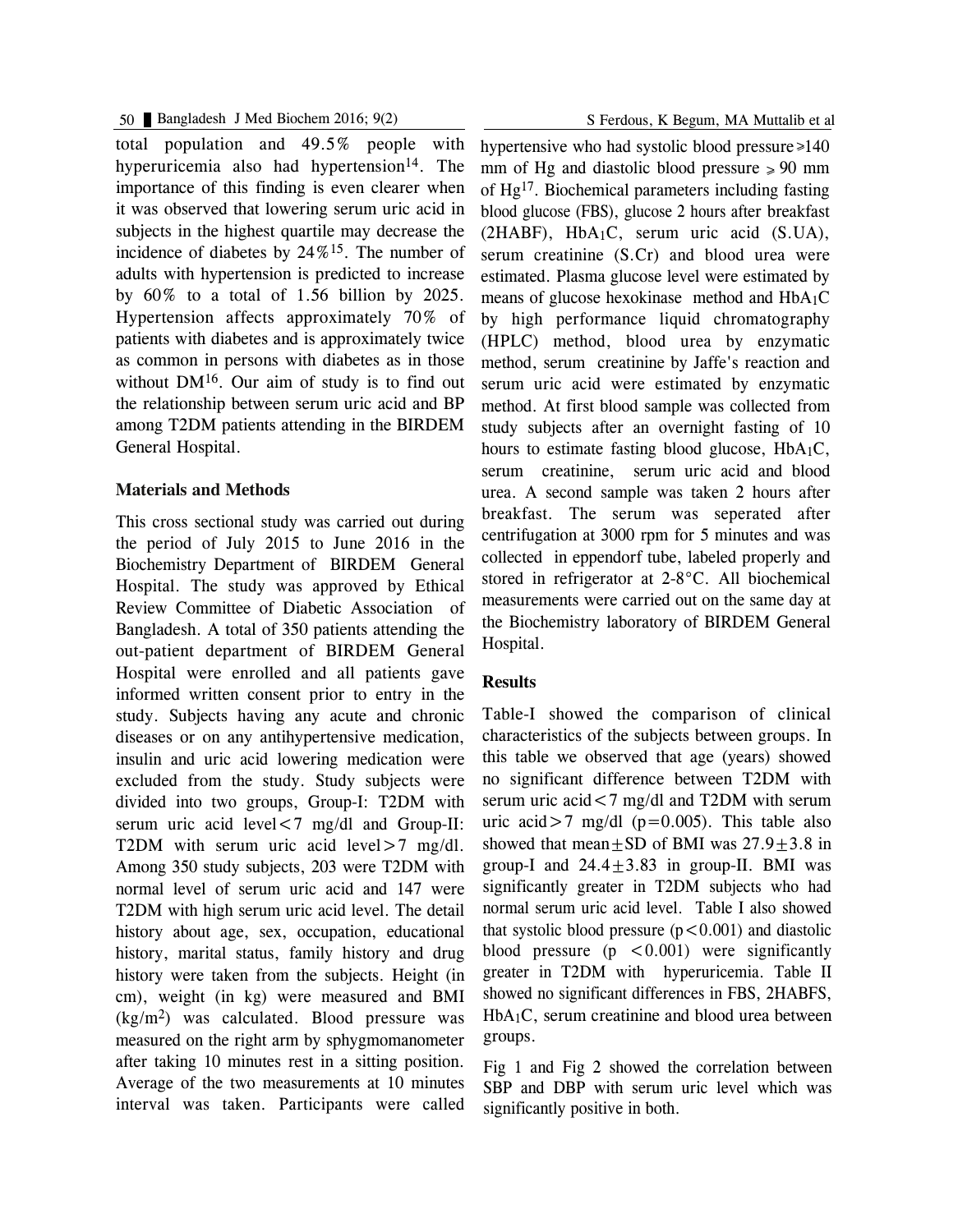Relationship Between Uric Acid Level and Blood Pressure in T2DM 51

| Variables                                 | DM (Group-I)<br>Uric acid<br>$< 7.0$ mg/dl<br>$(n=203)$<br>$Mean + SD$ | DM (Group II)<br>Uric acid<br>$>7$ mg/dl<br>$(n=147)$<br>$Mean + SD$ | P value |
|-------------------------------------------|------------------------------------------------------------------------|----------------------------------------------------------------------|---------|
| Serum uric acid<br>(mg/dl)                | $5.3 + 1.2$                                                            | $9.8 + 2.1$                                                          | < 0.001 |
| Systolic Blood<br>Pressure<br>(mm of Hg)  | $123.3 + 10.9$                                                         | $134.5 + 9.6$                                                        | < 0.001 |
| Diastolic Blood<br>Pressure<br>(mm of Hg) | $79.6 + 8.3$                                                           | $87.1 \pm 5.9$                                                       | < 0.001 |
| BMI $(kg/m2)$                             | $27.9 + 3.8$                                                           | $24.4 + 3.83$                                                        | < 0.001 |
| Age (years)                               | $52.8 + 7.82$                                                          | $50.3 + 9.68$                                                        | < 0.05  |

**Table-I:** Comparison of clinical characteristics of the subjects between groups.

*Student's 't' test was done to measure the level of significance. p<0.05 was considered as significant*

**Table-II:** Comparison of biochemical parameters between groups.

| Variables                                            | Uric acid<br>$< 7.0$ mg/dl<br>$(n=203)$<br>Mean+SD | DM (Group- I) DM (Group-II)<br>Uric acid<br>$> 7$ mg/dl<br>$(n=147)$<br>$Mean + SD$ | <b>P</b> value |
|------------------------------------------------------|----------------------------------------------------|-------------------------------------------------------------------------------------|----------------|
| Fasting blood glucose<br>(mmol/L)                    | $8.82 + 3.2$                                       | $8.8 + 3.9$                                                                         | 0.958          |
| 2-Hours after<br>breakfast blood<br>glucose (mmol/L) | $12.3 + 4.1$                                       | $11.9 + 5.4$                                                                        | 0.431          |
| $HbA_1C(\%)$                                         | $7.0 + 1.8$                                        | $6.9 + 1.5$                                                                         | 0.583          |
| Serum Creatinine<br>(mg/dl)                          | $0.83 + 0.30$                                      | $0.84 + 0.28$                                                                       | 0.752          |
| Blood Urea (mg/dl)                                   | $19.7 \pm 3.9$                                     | $19.6 + 3.7$                                                                        | 0.809          |

*Student's 't' test was done to measure the level of significance. p<0.05 was considered as significant*



**Fig-1:** Correlation between SBP and serum uric acid



**Fig.-2:** Correlation between DBP and serum uric acid

#### **Discussion**

Our study shows that mean  $(\pm SD)$  of age was  $50.3 \pm 9.6$  years in T2DM with hyperuricemia which was comparatively older in our study population. It was revealed in our study that male subjects were 57.1% and females were 48% who had T2DM with hyperuricemia and it - explains that T2DM males are comparatively at higher risk for developing hyperuricemia than female subjects. It is in line with Li-Ying Chen4, Feig *et al* 8, AU Haq5, Masanari Kuwabara2. Our study shows that mean $\pm$ SD of BMI was  $27.9+3.8$  in T2DM with normal serum uric acid level and  $24.4 \pm 3.83$  in T2DM hyperuricemic subjects. A previous study by Roozbech *et al.*<sup>18</sup>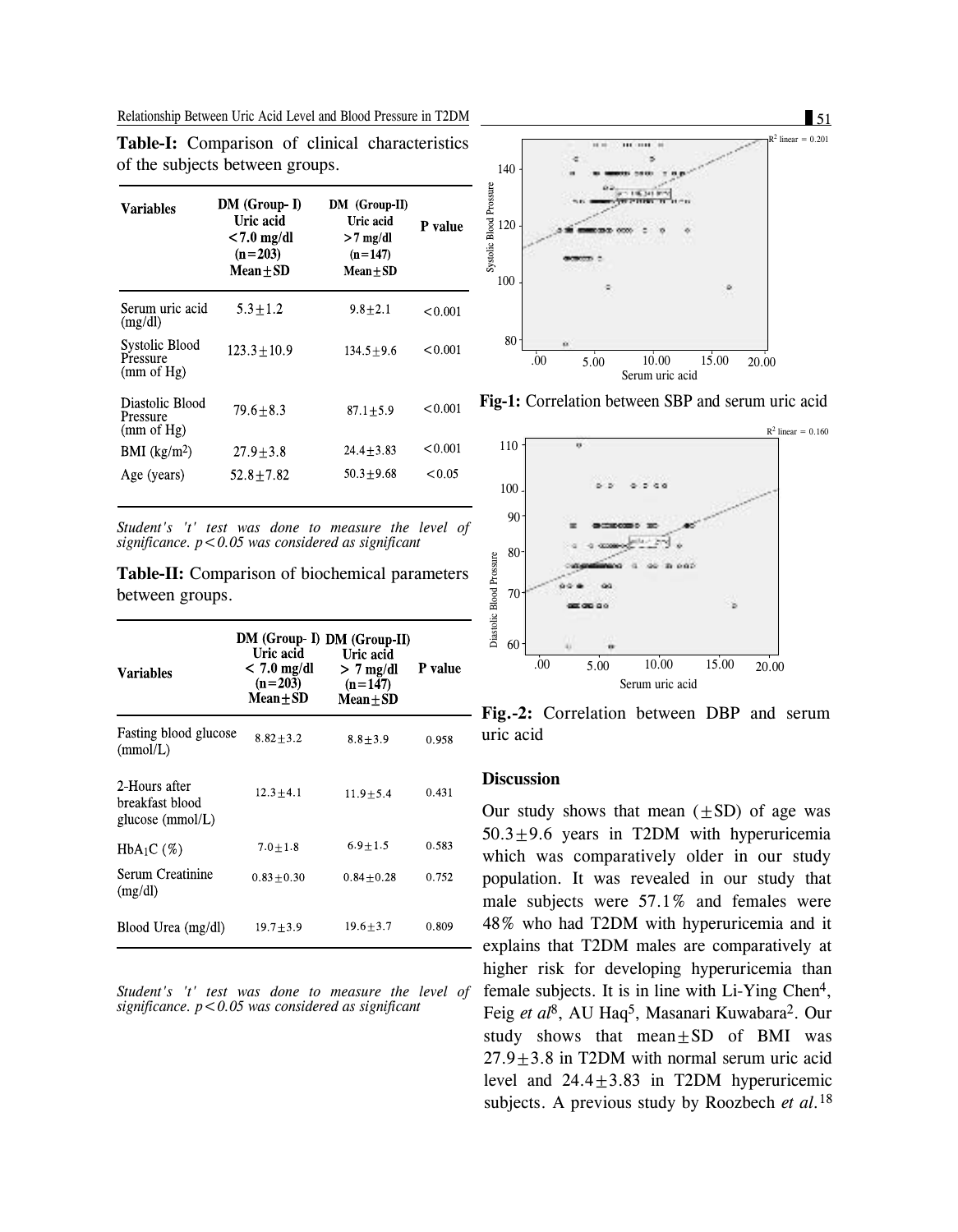#### 52 Bangladesh J Med Biochem 2016; 9(2) S Ferdous, K Begum, MA Muttalib et al

showed no association between uric acid and BMI. The present study shows that 83.4% subjects were urban staying and it was comparatively higher in our study population. It was revealed that urban people develop T2DM more. The present study shows that Systolic Blood Pressure  $(r=+0.449, p<0.001)$  is positively correlated with hyperuricemia which is in line with Srivastav *et al* 19, Kuwabara *et al* 2 and Kashem *et al* 20. A previous study showed that Diastolic Blood Pressure was significantly  $(p<0.001)$  associated with hyperuricemia<sup>21</sup>. Another previous study showed that DBP was significantly higher in T2DM with hyperuricemia<sup>2</sup>. Osaka Health Survey<sup>22</sup> showed that the 95% CI of developing hypertension in hyperuricemic subjects was (1.56-2.60). A previous study showed correlation of S.UA and BP to be positive  $(p < 0.05)^{14}$ . Our study showed r for Diastolic blood pressure (DBP)+0.660, with  $p < 0.001$  which was positively correlated with hyperuricemia. The above mentioned studies are in agreement with our study. It was revealed in our study that fasting blood glucose showed no significant difference between groups. Another study of Wei *et al.*<sup>23</sup> showed that S.UA and FBS are inversely correlated, (r=-0.131, p=0.009) in T2DM which was in agreement with our study. In present study it was demonstrated that  $2HABF$  ( $p=0.431$ ) was not significantly different between groups. Our study showed that  $HbA_1C$  was (p=0.583) not associated with serum uric acid level. The study of Yuliang Cui *et al* <sup>24</sup> showed that HbA1C is inversely correlated with serum uric acid  $(r=0.224, p=0.00)$  which is in agreement with our study. Our study showed that T2DM subjects who had hyperuricemia was 42%. Another study shows 33% population with hypertension had high serum uric acid level<sup>21</sup>. A study of our country observed 25.4% of study populations had hyperuricemia with hypertension<sup>20</sup>. In the present study it was revealed that serum creatinine was  $(p=0.752)$  not associated with serum uric acid level and did not agree with Nishida<sup>6</sup>. But our study

revealed that Blood urea was  $(p=0.809)$  not associated with serum uric acid which did not agree with the study done by A Haq<sup>5</sup>.

#### **Reference**

- 1. Choi HK, Soriano LC, Zhang Y, Rodriguez LA. Antihypertensive drugs and risk of incident gout among patients with hypertension: population based case-control study. **BMJ** 2012; **344:** 8190.
- 2. Kuwabara M. Hyperuricemia, Cardiovascular disease and Hypertension. **Pulse (Basal)** 2016; **3:** 242-252.
- 3. Sun SZ, Flickinger BD, Williamson-Hughes PS and Empie MW. Lack of association between dietary fructose and hyperuricemia risk in adults. **Nutr Met** 2010; 20107,**16:** DOI 10.1186/1743-7075-7-16.
- 4. Li-ying C, Wen Hua Z, Zhou Wen C, Hong Li D, JingJing R, Chen JH, Chen LQ, Fang LZ. Relationship between hyperuricemia and Metabolic Syndrome. **J Zhejiang Univ Sci** B2007; **8:** 593-598.
- 5. Haq AU , Mahmood R, Ahmad Z, Rehman Ju, Jilani G. Association of Serum Uric Acid and Blood urea and creatinine. **Pak J Physiol** 2010; **6(2):** 46-49.
- 6. Nishida Y. Relation between uric acid and creatinine excretion. **Ann Rheu Dis** 1992; **51:** 101-102.
- 7. Zhang W, Sun K, Yang Y, Zhang H, Hu FB,Hui R. Plasma uric acid and hypertension in a Chinese community: prospective study and meta analysis. **Clin chem** 2008; **66(4):** 636 - 40.
- 8. Feig DI, Kang DH, Johnson RJ. Uric acid and cardiovascular risk. **New Eng J Med** 2008; **359:** 1811-1821.